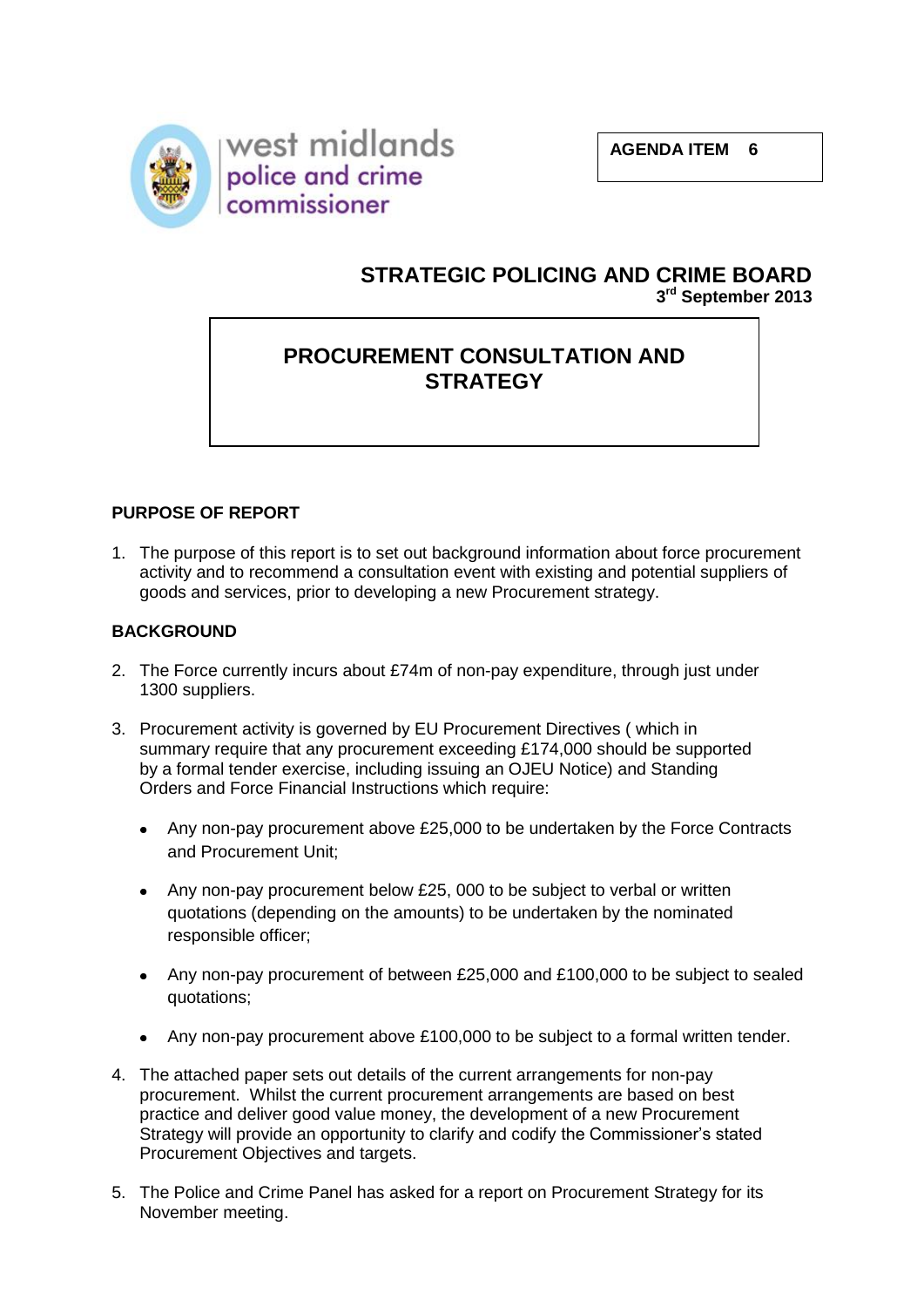#### **RECOMMENDATIONS**

6. The Board is asked to comment on the contents of this report and the attached paper and support a Consultation Event with existing and potential suppliers of goods and services prior to the development of a new Procurement Strategy.

Author of the Report: Michael Williams, Chief Financial Officer West Midlands Office for Policing and Crime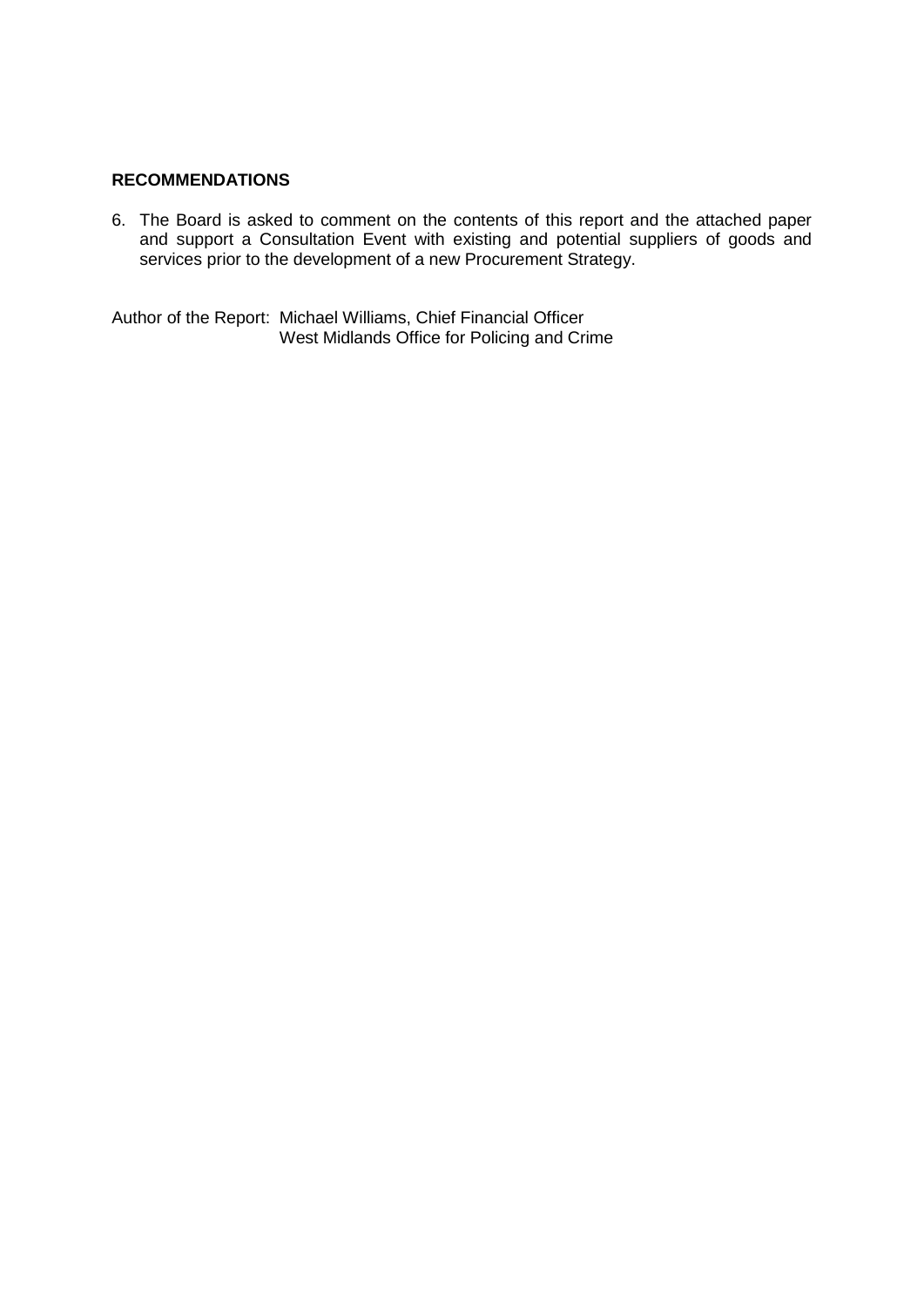#### **West Midlands Police and Crime Commissioner**

#### **Procurement Activity**

#### **Introduction**

1. The data used to produce this note has been taken from the Force Contracts Register, which is maintained by the Contracts and Procurement Unit (CPU) and the Home Office National Spend Analysis Review of Police Non Pay expenditure, which is provided by Spikes Cavell. Whilst the data from the Force Contracts Register is up to date, the most recent data from Spikes Cavell relates to the financial year 2011/12.

#### **Procurement Activity**

2. The £74M of non-pay expenditure can be analysed as follows:

|                                     | £m  | %   |
|-------------------------------------|-----|-----|
| Corporate Contracts let through CPU | 59  | 80  |
| Construction*                       | 5.5 |     |
| <b>Non Centrally Contracted</b>     | 9.5 | 13  |
| <b>TOTAL</b>                        | 74  | 100 |

\*Construction contracts are now managed through the CPU

- 3. Corporate contracts can be defined as either:
	- Local, where the force procures for itself;
	- Regional, where goods and services are procured on behalf of the Midlands Goods and Services Consortium, which comprises 11 member forces;
	- $\bullet$ National, where goods and services are procured in collaboration with other Forces (nationally), NPIA, Office of Government Commerce Buying Solutions, other public sector organisations etc.
- 4. The following table analyses the current corporate contracts by type;

|          | £m | No  |
|----------|----|-----|
| Local    | 26 | 115 |
| Regional | З  | 17  |
| National | 30 | 72  |
| Total    | 59 | 204 |

5. Some £33m of spend (89 contracts) or 56% of total non-pay expenditure can therefore be described as collaborative.

#### **Analysis of Supplier Base**

- 6. Spikes Cavell provides an analysis of spend over the following categories:
	- Local identified by supplier postcode matched to postcodes in the Force area;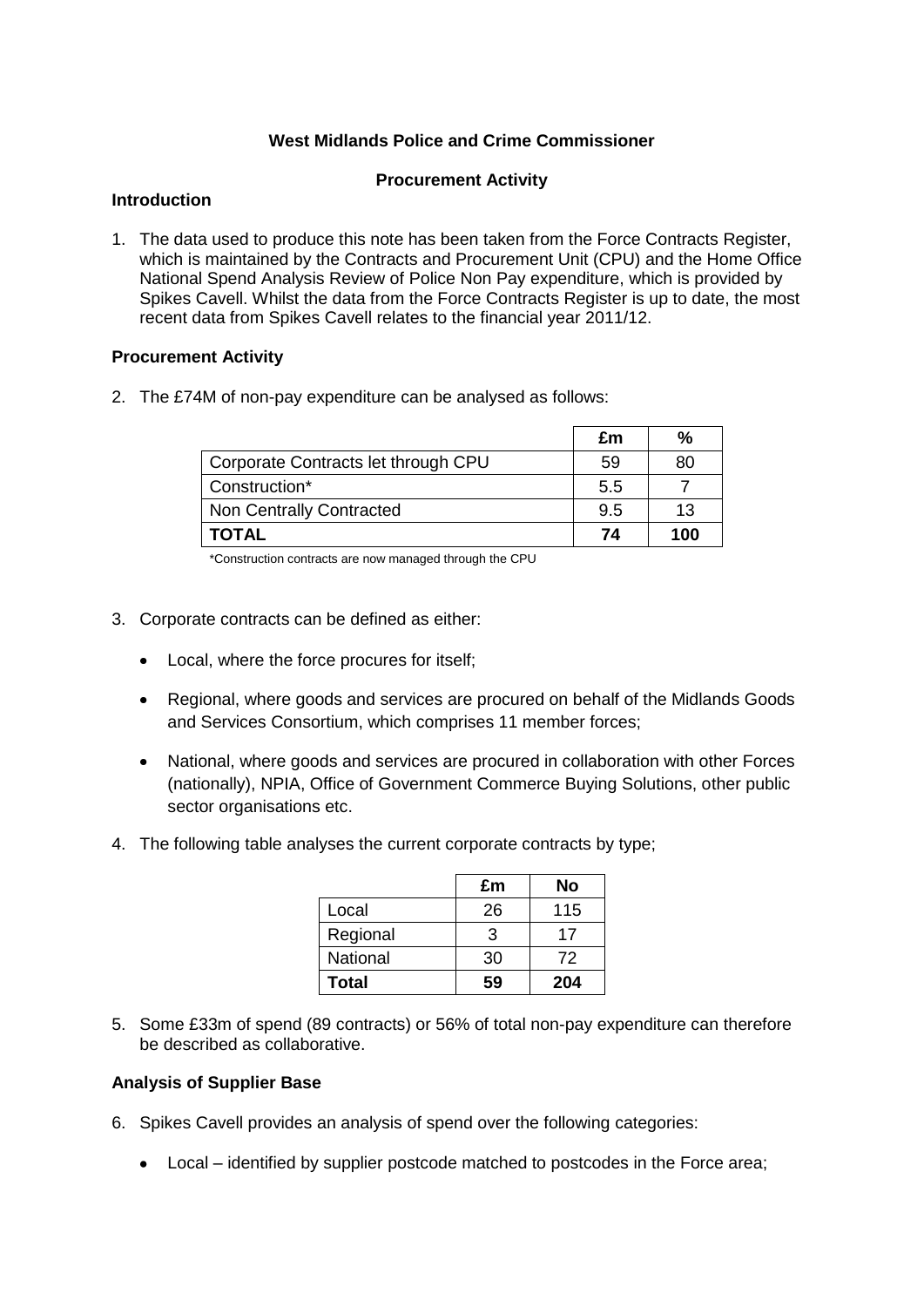- Small less than 50 employees, or turnover less than £5.6m, if the number of employees is unknown;
- Medium between 50 and 249 employees, or a turnover of between £5.6m and £22.8m;
- Large more than 249 employees or a turnover greater than £22.8m.
- 7. Using these definitions, total non-pay spend can be analysed by size of supplier and location as the following tables show:

|                         | Value |     | <b>Suppliers</b> |      |
|-------------------------|-------|-----|------------------|------|
| <b>Size of Supplier</b> | £m    | %   | No               | $\%$ |
| SMEs*                   | 32.4  | 44  | 1019             | 80   |
| Large Suppliers         | 41.6  | 56  | 249              | 20   |
| Total                   | 74    | 100 | 1268             | 100  |

\*Of the £32.4M spent with SMEs £16m is spent with 504 West Midlands based businesses

|                             | Value |     | <b>Suppliers</b> |     |
|-----------------------------|-------|-----|------------------|-----|
| <b>Location of Supplier</b> | £m    | %   | No               | %   |
| <b>West Midlands</b>        | 27    | 36  | 584              | 46  |
| Non West Mids               | 47    | 64  | 684              | 54  |
| Total                       | 74    | 100 | 1268             | 100 |

8. £47m of all non-pay expenditure appears to be procured from outside the West Midlands, but it is likely that local business benefits from a proportion of this spend through sub-contracting arrangements, for example in the vehicles and construction areas. Other contracts will be administered from local offices, although the Head Office of the supplier may be outside the West Midlands. Spend on ICT and Utilities and Energy accounts for just over £26m of this expenditure. If this is excluded from the table above the total percentage of spend in the West Midlands increases to 56%.

#### **Mandated Procurement**

9. As board Members will know, some procurement is centrally mandated by the Home Office, of which the main areas are:

#### Body Armour

Procured via the Metropolitan Police Framework agreement. Revised contractual arrangements have been introduced relatively recently and it is felt that the arrangements offer good value for money, although a more flexible arrangement going forward may allow greater benefits.

#### Police Vehicles

Procured via the NPIA National Framework Agreement. Representations have previously been made about this mandation, because local use of certain vehicles is inconsistent with national specifications. New national vehicle specifications are currently being prepared and officers from West Midlands are involved in this work.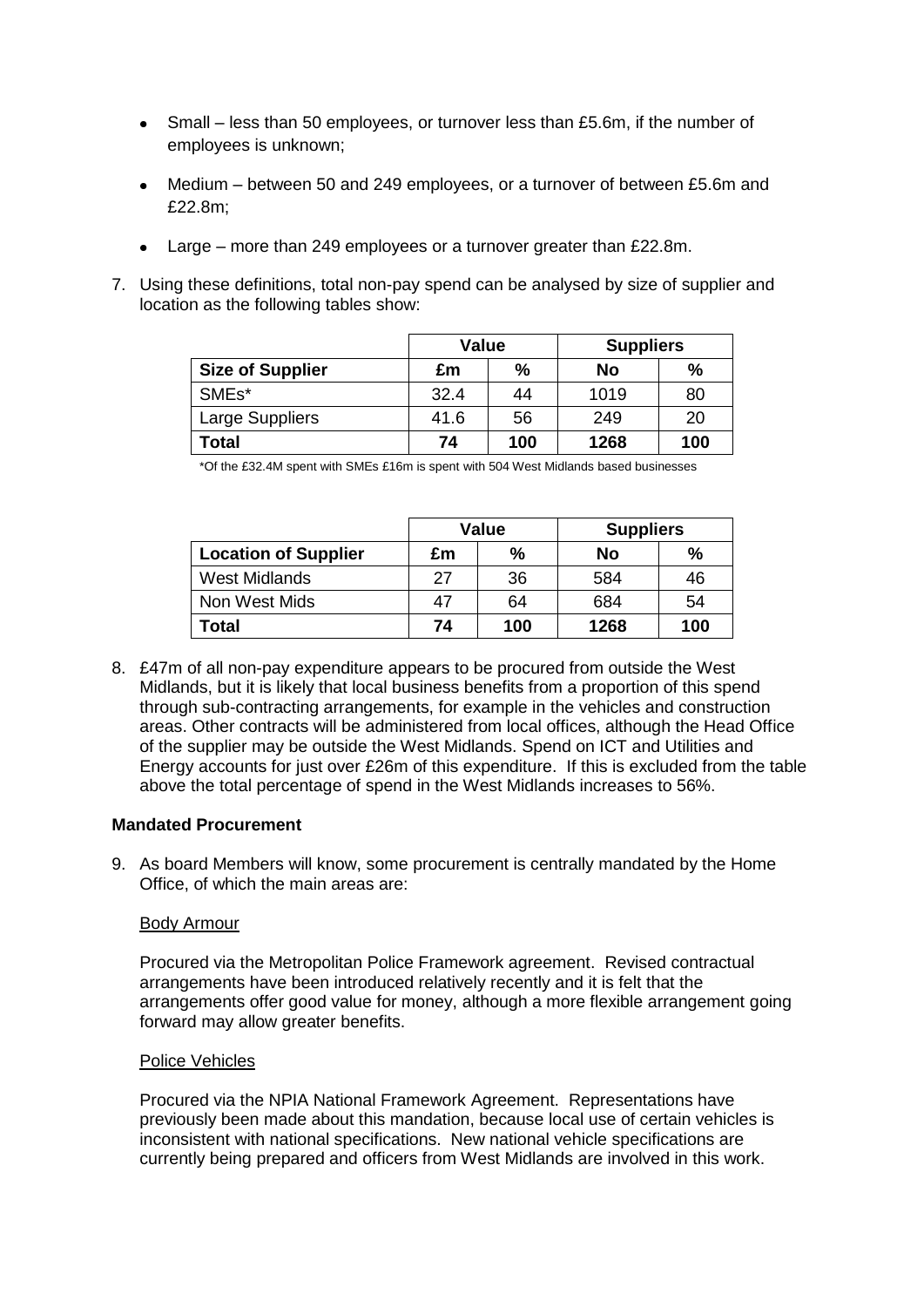#### IT Commoditised Hardware and Commercial Software

Procured via the Government Procurement Service Sprint II Framework Agreement. Although improvements have been made following complaints from West Midlands and other forces about value for money, the framework and the mandate are not scheduled to be renewed when the current arrangements expire in April 2014.

10. Non Contracted Expenditure includes a wide range of procurement, including services which are proprietary in nature, specialist or low value.



# **Non-Contracted Expenditure 2011-12**

#### **Foreword Procurement Plans**

11. There are approximately 210 existing contracts/new procurements in the Forward Procurement Plan for the remainder of this financial year including:

| <b>Contract Title</b>                                                                              | Value (£) |
|----------------------------------------------------------------------------------------------------|-----------|
| Fuel - DERV (Diesel)                                                                               | £11.9m    |
| Health Care Service - Persons in<br>Custody & Victims                                              | £9.9m     |
| Language Services (Interpreting)                                                                   | £9.1m     |
| Vehicle Recovery Scheme<br>Operators                                                               | £6.7 $m$  |
| Health Care Service - Persons in<br>Custody & Victims (Collaboration<br>with Staffordshire Police) | £6.4m     |